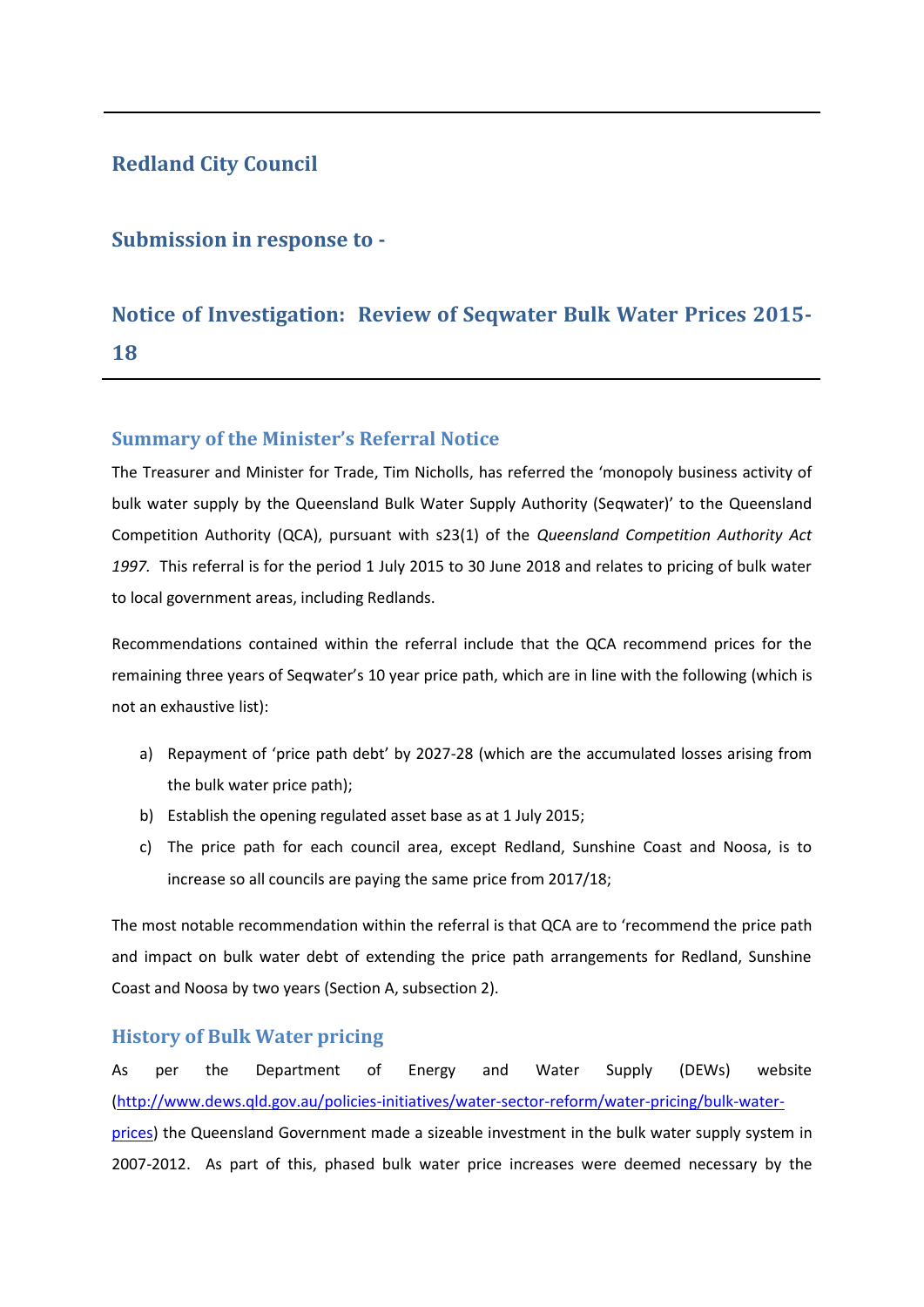Queensland Government, in order to cover the costs associated with this investment. Seqwater is currently selling bulk water at a loss.

The ten price path was implemented with the aim of all councils reaching a destination price point. The price increases are individual to each council, due to differing starting points between councils. This destination point has the intent of reflecting the full costs of supplying bulk water and then an increase by inflation each year after that is expected. Redlands were scheduled to reach the destination point in 2017/18 – which is \$3,217 per megalitre.

In order for Redlands to achieve the destination pricing, there are significant increases required in the bulk water price each year, with the most significant being a 31% increase in 2017/18 (see Table One).



Table One: Seqwater bulk water prices to Redland City Council (\$/megalitres)

As per the DEWs website, bulk water prices for Redlands in 2012-13 were \$1,472 per megalitre, which is expected to increase to \$3,217 in 2017/18. This is a bulk water price increase of 119% over 6 years.

## **Impact of Bulk Water Pricing on Redlands**

In the context of the SEQ water distributor-suppliers, Redland City is very small. The sheer lack of size provides many challenges for Redland Water in achieving prudent and efficient operating costs as there is no benefit afforded through economies of scale. Thus large increases in the bulk water price are made even more difficult to shield the ratepayers from.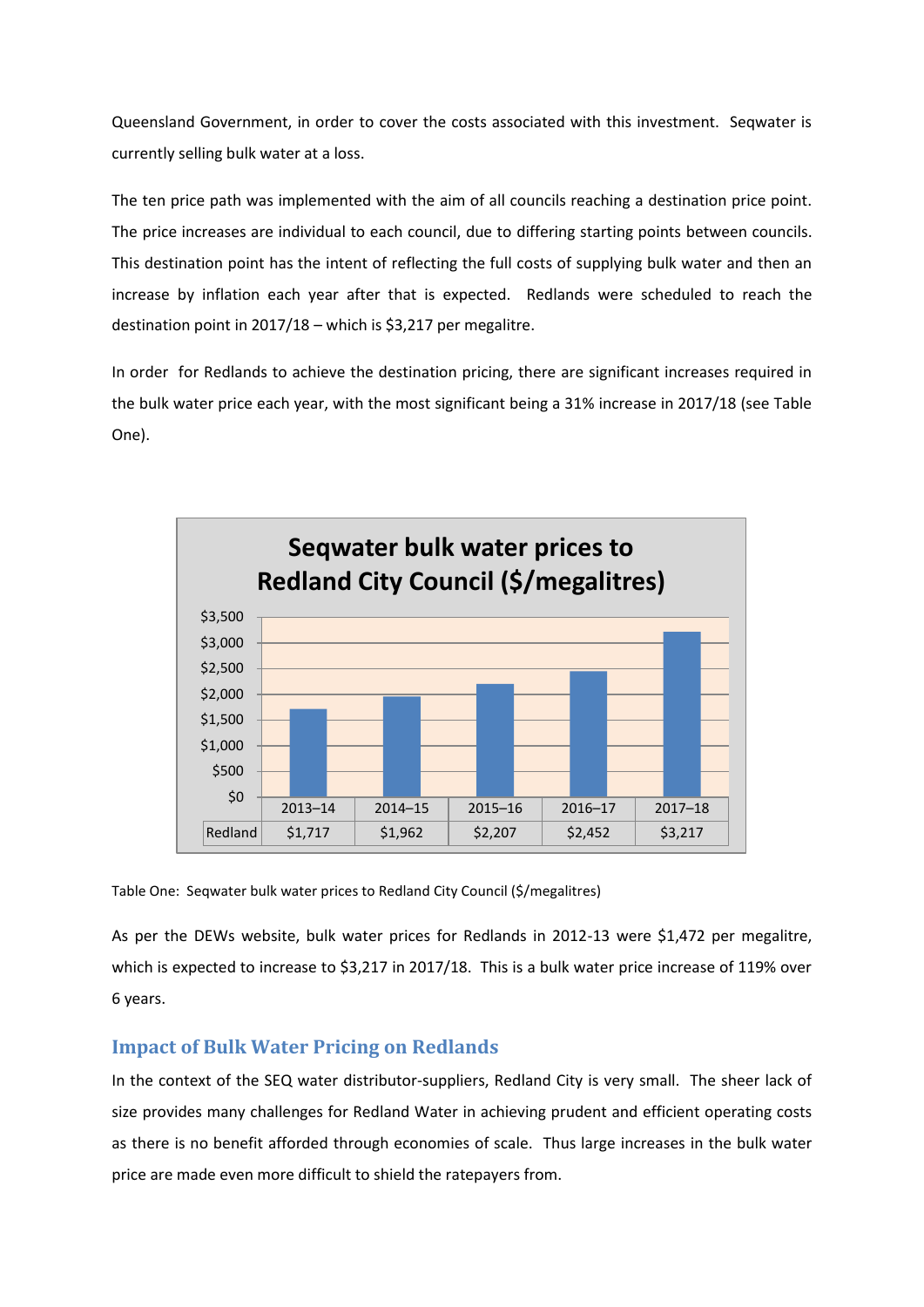Redland City is made up of a large population of pensioners, 14.2% of rateable properties are owned by pensioners. Such significant increases in bulk water prices hit this demographic particularly hard.

In a bid to ease the burden to the ratepayers, pensioners and otherwise, Redland City Council took the pricing initiative of smoothing the water prices over a ten year period. In simple terms, Redland City Council made an active decision to price higher in the early portion of the ten year period and lower in the outer years, when the full impact of the bulk water increases were being received. A simple representation of this can be seen in Table Two.



Table Two: Ratepayer water prices vs. bulk water prices

This stance has unfortunately put Redlands in the position where the QCA were unable to determine in the 2013/14 price monitoring review whether monopolistic pricing powers have been exercised by Redland City Council. Table Three pictorially demonstrates over the ten year period what happens to revenues above MAR, in which the over-recovery in the early years can be seen to net out to zero at the end of the ten year price path.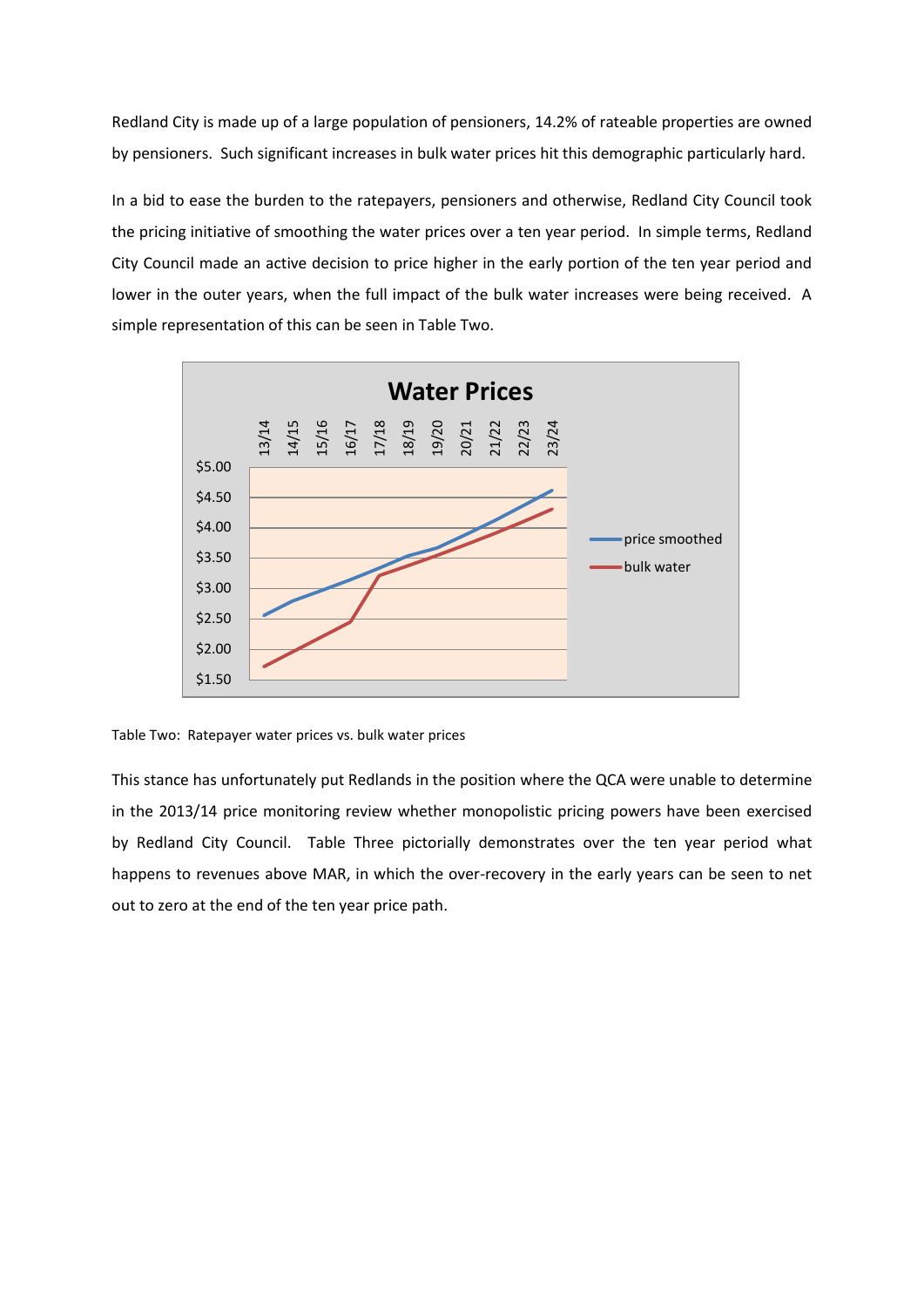

#### Table Three: Revenue above MAR

Bearing in mind that no contrary information was available at the time the 2014/15 price adoption by Council, the same strategy has been maintained and continued for this period. Therefore, Redland City Council is aware that it is unlikely that the QCA will offer an unqualified opinion in relation to whether price monopolistic power is being exercised in the 2014/2015 price monitoring review.

In order to address this issue and provide transparency, Redland City Council have created two constrained cash reserves – one for water and another for wastewater – to capture the over- and under-recovery of revenue against MAR. It is hoped that this will assist the QCA in accepting that price monopolistic power isn't being exercised in any way.

Further complications exist for Redland City Council in relation to pricing, with transition to the QCA's proposed light handed regulatory framework being unlikely until this is resolved.

Should the QCA review and amend the 10 year price path for Seqwater to smooth out the expected 31% increase scheduled for 2017/18 there is a likely impact on the current pricing strategy adopted by Redland City Council. The expected outcome of smoothing out the 31% increase would be that Redland City Council would no longer be in a position where easing the pain and pass-through costs to the ratepayer was necessary in such a capacity. This would in turn achieve many positive outcomes for the ratepayer, Redland City Council and QCA.